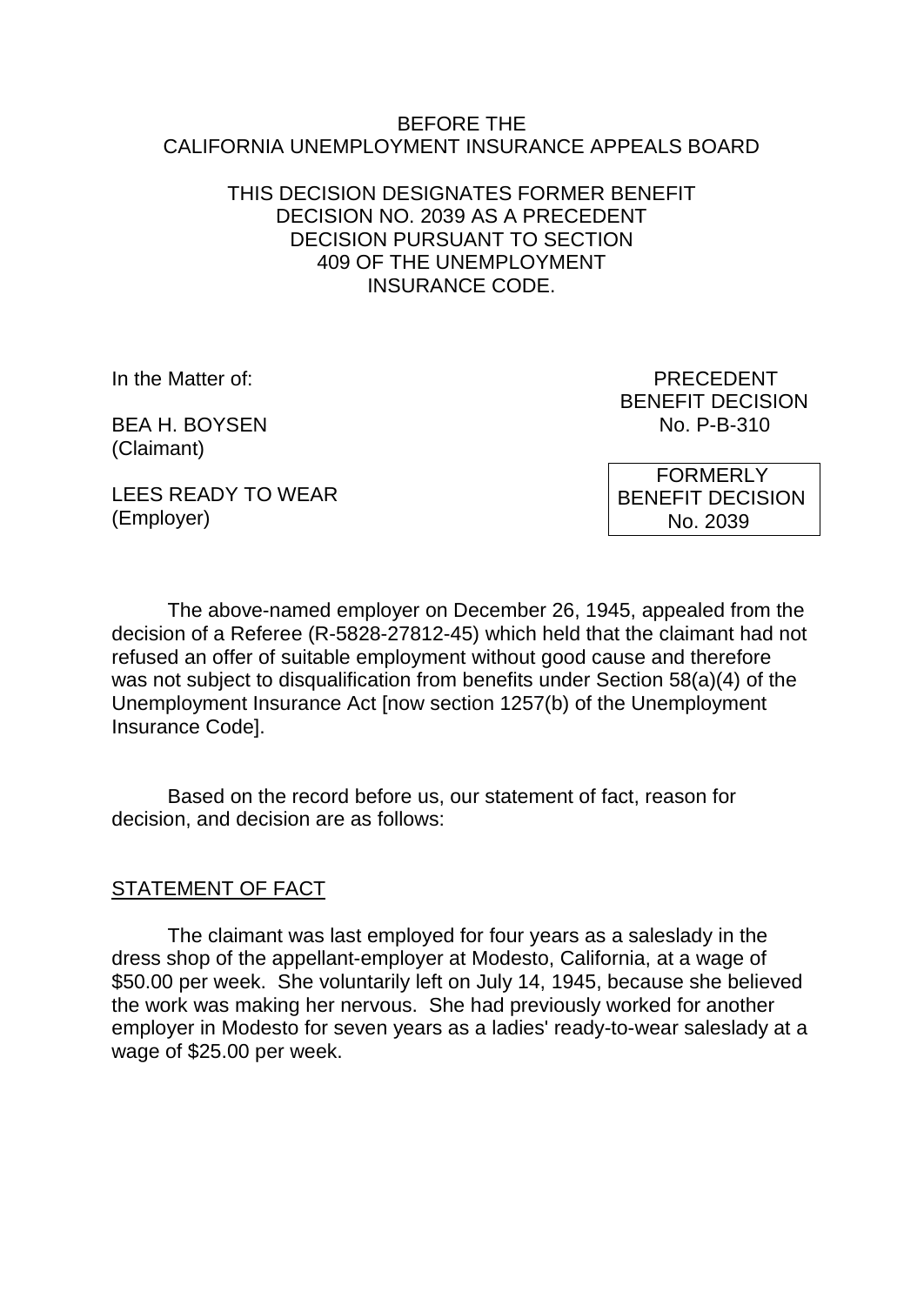On September 4, 1945, the claimant registered as a ladies' ready-to-wear saleslady and filed a claim for benefits in the Modesto office of the Department of Employment. On October 3, 1945, the Department issued a determination which disqualified the claimant from benefits for the period from September 25, 1945, through October 29, 1945, on the ground that she had refused suitable employment without good cause within the meaning of Section 58(a)(4) of the Act [now section 1257(b) of the code]. The claimant appealed and a Referee reversed the determination. The Referee held that the claimant had not refused suitable employment without good cause. The claimant's last employer has appealed to this Appeals Board from the decision of the Referee.

On September 25, 1945, the claimant was referred as a saleslady to the Modesto department store where she had been employed prior to her last position. The claimant interviewed the prospective employer who informed her that there were no openings for a saleslady in the ready-to-wear department. The claimant's unrefuted testimony as to the interview when questioned by the Referee is as follows: "A. Well, he said I would love to have you sometime but right this minute I have nothing for you, but if I have an opening in the ready to wear I will call you. Q. Where was the opening when you got there? A. He didn't even tell me, he said you could work out front some place in the notions or in some yardage. I don't know anything about yardage. I said I would like to work in the profession I have always worked at."

There is no evidence in the record before us as to the wages, hours or working conditions of the prospective work in notions or yardage, nor does the record disclose that the claimant was informed thereof. The claimant's entire sales experience has been confined to ready-to-wear garments, and she did not believe that she could sell notions or yardage satisfactorily because of her lack of experience in these types of dry goods.

# REASON FOR DECISION

We have held in a number of previous cases that before a disqualification may be imposed for refusing suitable employment without good cause, it must be shown (1) that an opening actually existed at the time the offer was made, and (2) that the claimant was given sufficient information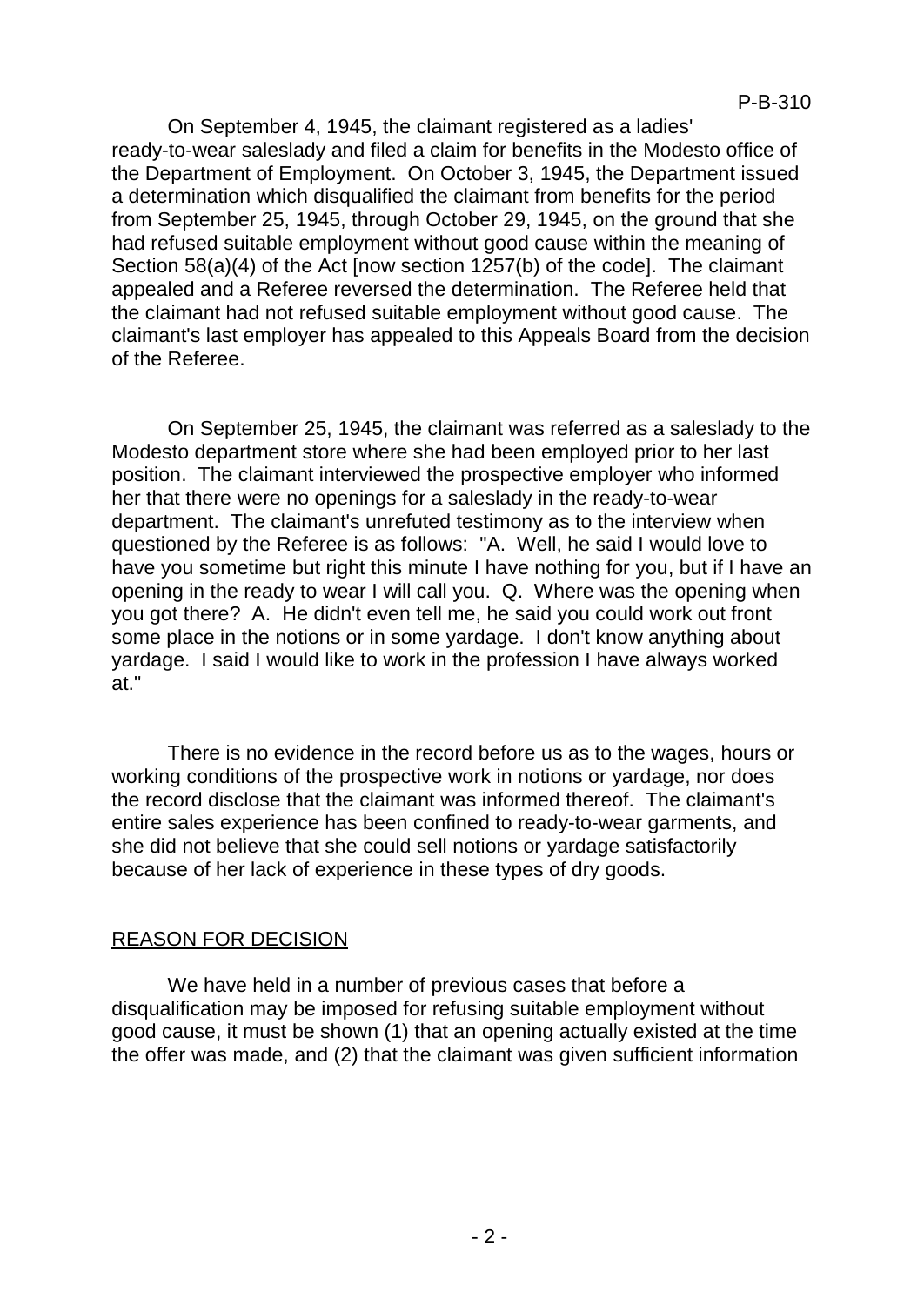relative to the duties, hours of work, and working conditions so that the claimant is able to determine whether the work, in his opinion, is suitable and if any reason exists which would constitute a cause for its refusal (See Case 1433-3988 and others).

In this case, the claimant was referred by the Employment Service to a position with a department store as a sales person. She accepted the referral and called upon the prospective employer, but was informed by him that there were no openings in the claimant's usual occupation as a sales person of ladies' ready-to-wear. The evidence indicates that there may have been some discussion of a position involving the sale of notions and yardage. She testified that she was not informed of any of the details concerning a specific opening, nor, as far as the record shows, was there any information given her concerning the wages, hours and working conditions of the prospective position. Under these facts, we are unable to find that the claimant was offered suitable employment and refused the offer without good cause. Therefore, she is not subject to disqualification from benefits under Section 58(a)(4) of the Unemployment Insurance Act [now section 1257(b) of the code].

In appealing to this Appeals Board, the appellant-employer states as one of his contentions that since the claimant had left her last work because of nervousness, she should be disqualified from benefits on the ground that she was not able to work as required by Section 57(c) of the Act [now section 1253(c) of the code]. However, there is no evidence before us to support the contention that the claimant was not able to work. As far as the record shows, she was ready, willing and able to accept suitable employment without unreasonable restriction or limitation and therefore met the eligibility requirements of Section 57(c) of the Act [now section 1253(c) of the code].

The appellant-employer further contends that there was a need for experienced sales persons in the area and that the claimant should not be paid benefits during a period when there was no shortage of suitable openings. According to the evidence, however, the claimant was properly registered for work with the United States Employment Service in each week for which she claims benefits; she refused no offers of suitable employment, and she remained unemployed because of the inability of the Employment Service to find a suitable opening for her.